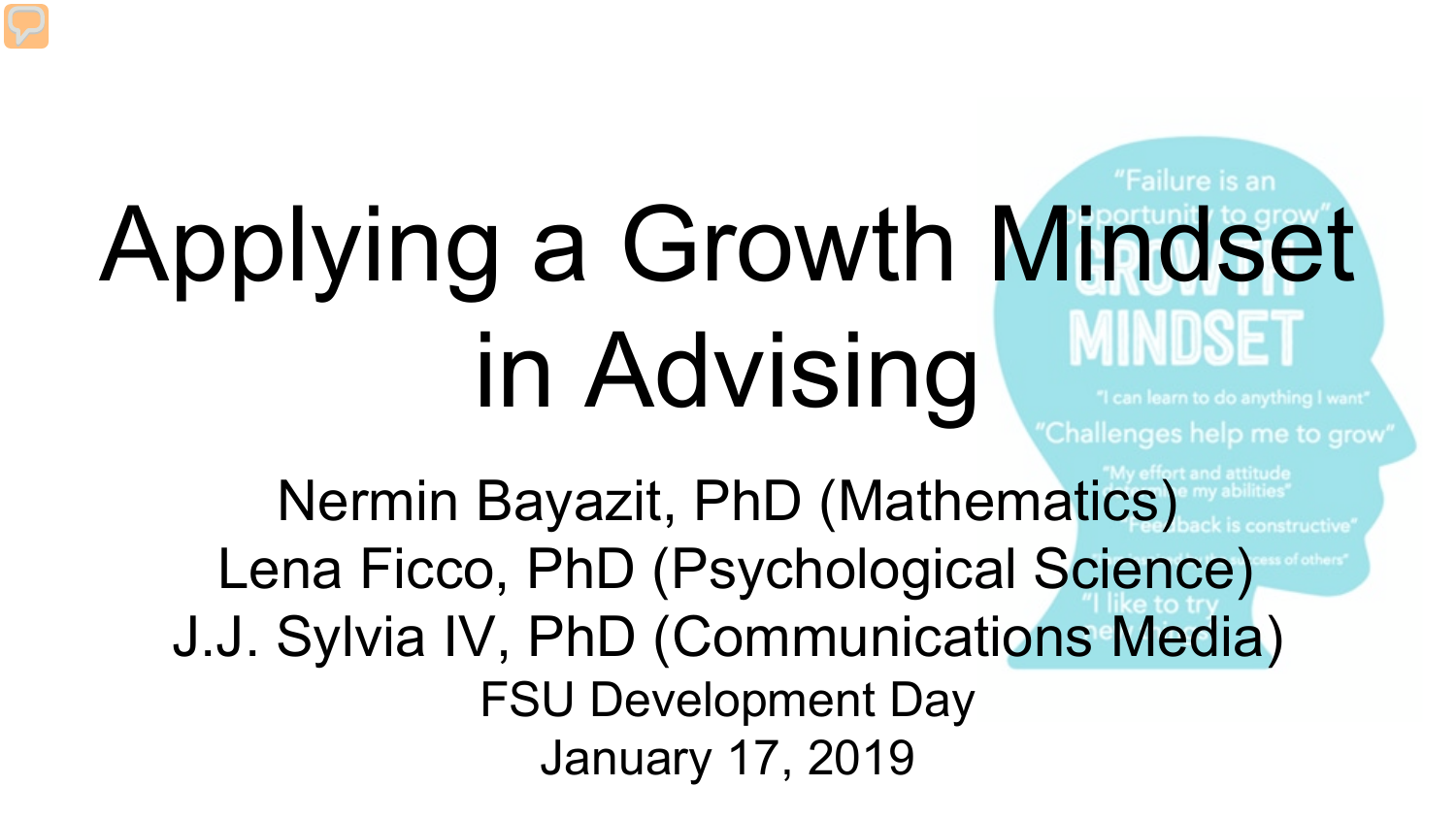#### OUTLINE

- 1. Introduction to growth mindset (12-15 minutes)
- 2. Advising practices with/without growth mindset in mind (35-40 minutes)
- 3. Moving forward realistically with growth mindset at FSU (5-10 minutes)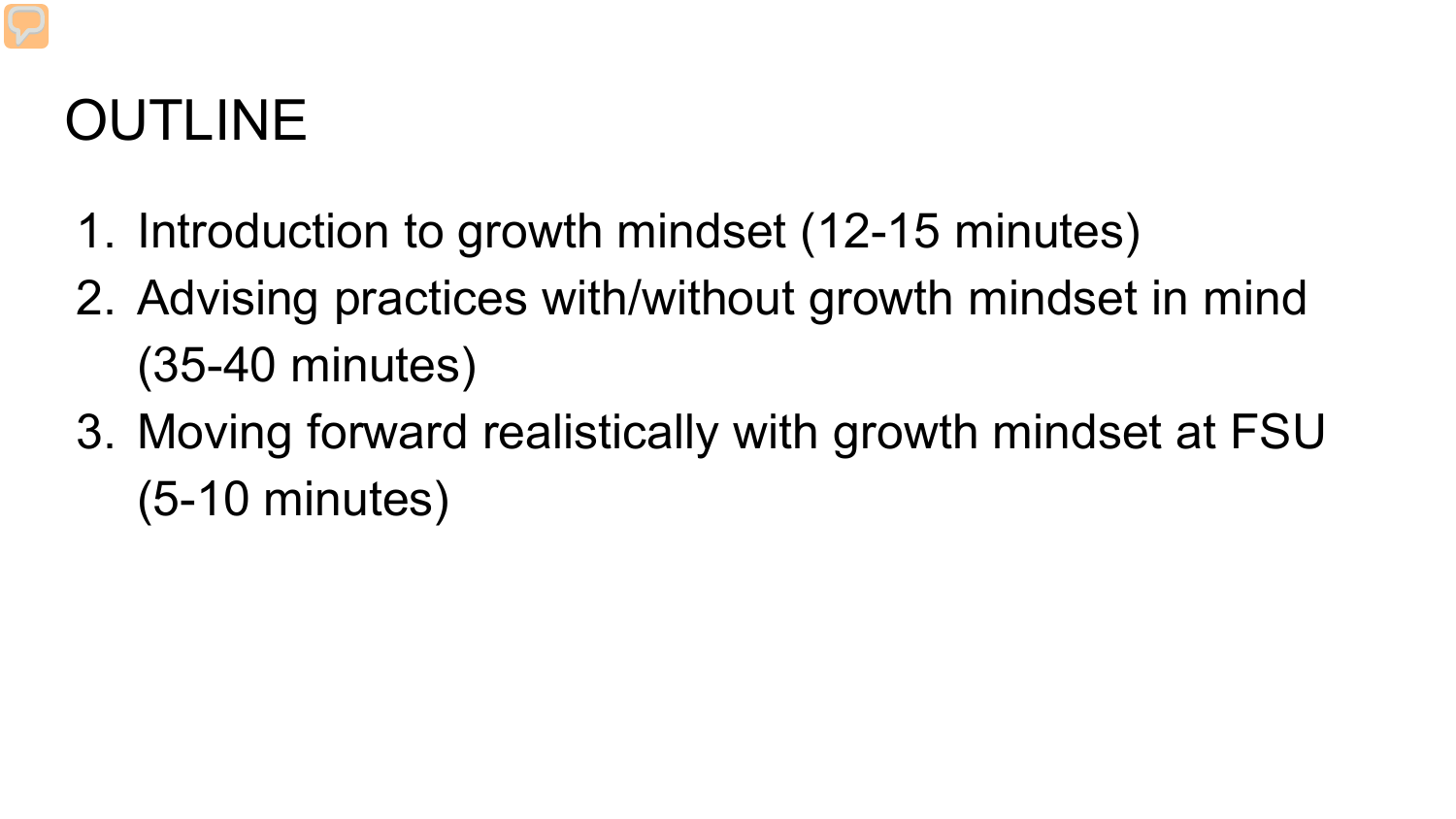## Carol Dweck Video: [https://www.youtube.com/watch?time\\_co](https://www.youtube.com/watch?time_continue=98&v=hiiEeMN7vbQ) ntinue=98&v=hiiEeMN7vbQ

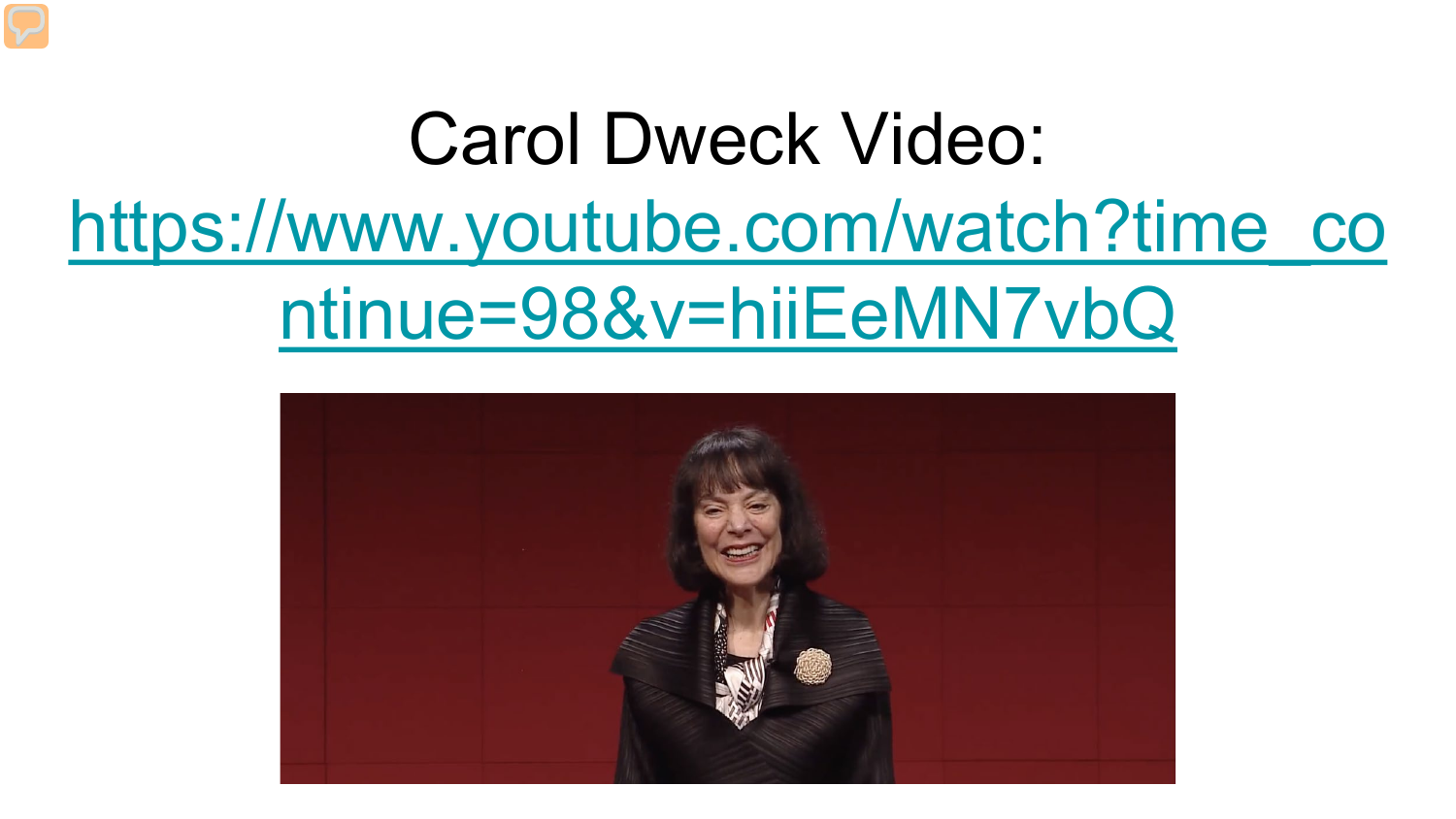## Growth mindset….

the belief that intelligence and learning capabilities:

- are malleable, not fixed
- can improve over time with effort

first advising meeting **Graduation** graduation

"Failure is an opportunity to grow" GROWTH **MINDSET** 

"I can learn to do anything I want"

"Challenges help me to grow"

"My effort and attitude determine my abilities"

"Feedback is constructive"

"I am inspired by the success of others"

"I like to try new things"

Image source: https://www.big-change.org/growth-mindset/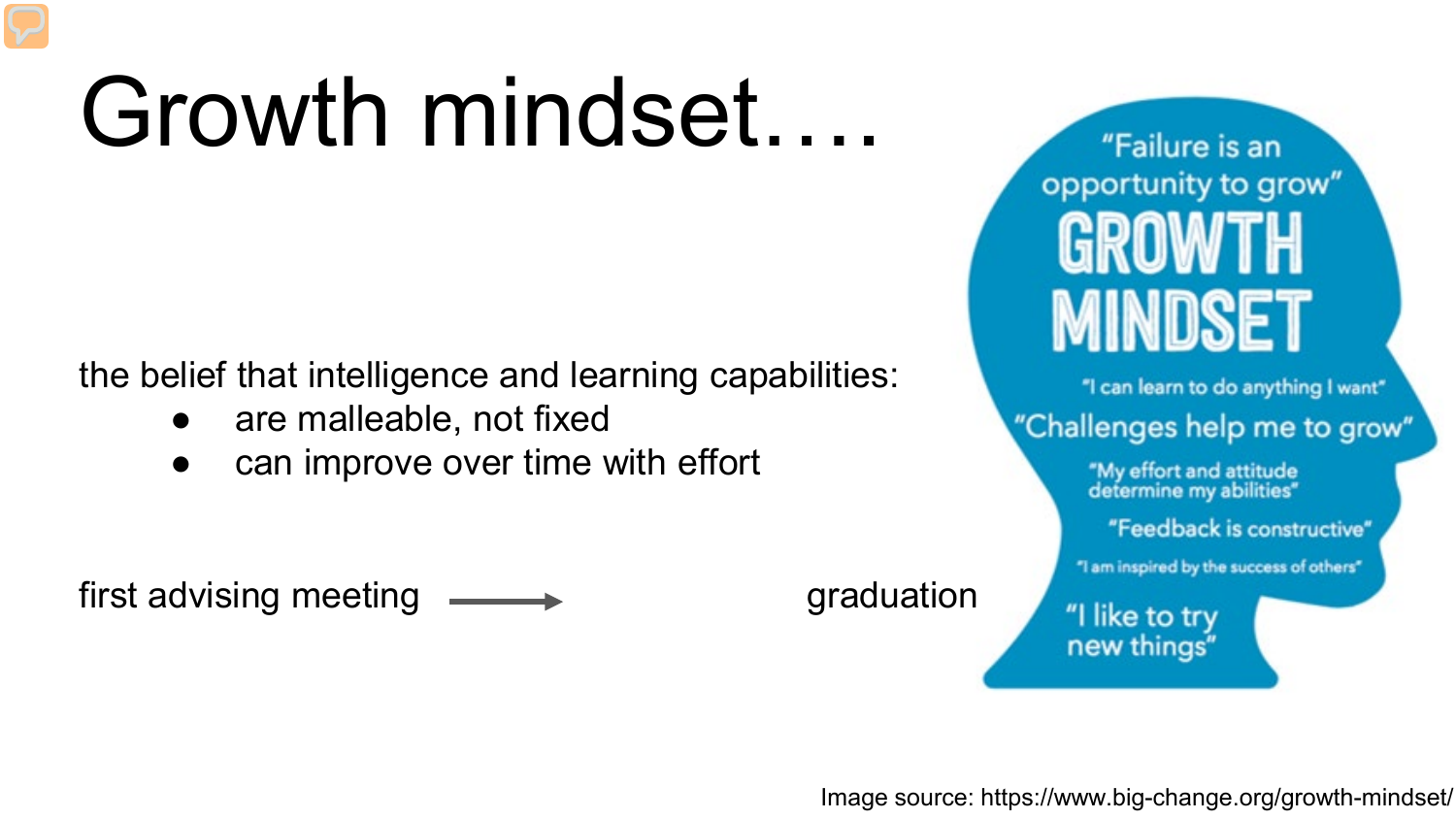#### Mindset influences how we perceive and approach....

| <b>FIXED MINDSET</b>                                                                    |                   | <b>GROWTH MINDSET</b>                                                  |
|-----------------------------------------------------------------------------------------|-------------------|------------------------------------------------------------------------|
| • SOMETHING YOU'RE BORN WITH<br>$\cdot$ FIXED                                           | <b>SKILLS</b>     | • COME FROM HARD WORK.<br><b>• CAN ALWAYS IMPROVE</b>                  |
| • SOMETHING TO AVOID<br><b>• COULD REVEAL LACK OF SKILL</b><br>. TEND TO GIVE UP EASILY | <b>CHALLENGES</b> | • SHOULD BE EMBRACED<br>• AN OPPORTUNITY TO GROW.<br>• MORE PERSISTANT |
| • UNNECESSARY<br>• SOMETHING YOU DO WHEN YOU<br>ARE NOT GOOD ENOUGH                     | <b>EFFORT</b>     | <b>• ESSENTIAL</b><br>• A PATH TO MASTERY                              |
| <b>• GET DEFENSIVE</b><br><b>• TAKE IT PERSONAL</b>                                     | <b>FEEDBACK</b>   | • USEFUL<br>• SOMETHING TO LEARN FROM<br>• IDENTIFY AREAS TO IMPROVE   |
| <b>• BLAME OTHERS</b><br>• GET DISCOURAGED                                              | <b>SETBACKS</b>   | • USE AS A WAKE-UP CALL TO<br><b>WORK HARDER NEXT TIME.</b>            |

Image source: https://rioschools.org/blog/fixed-mindset-vs-growth-mindset/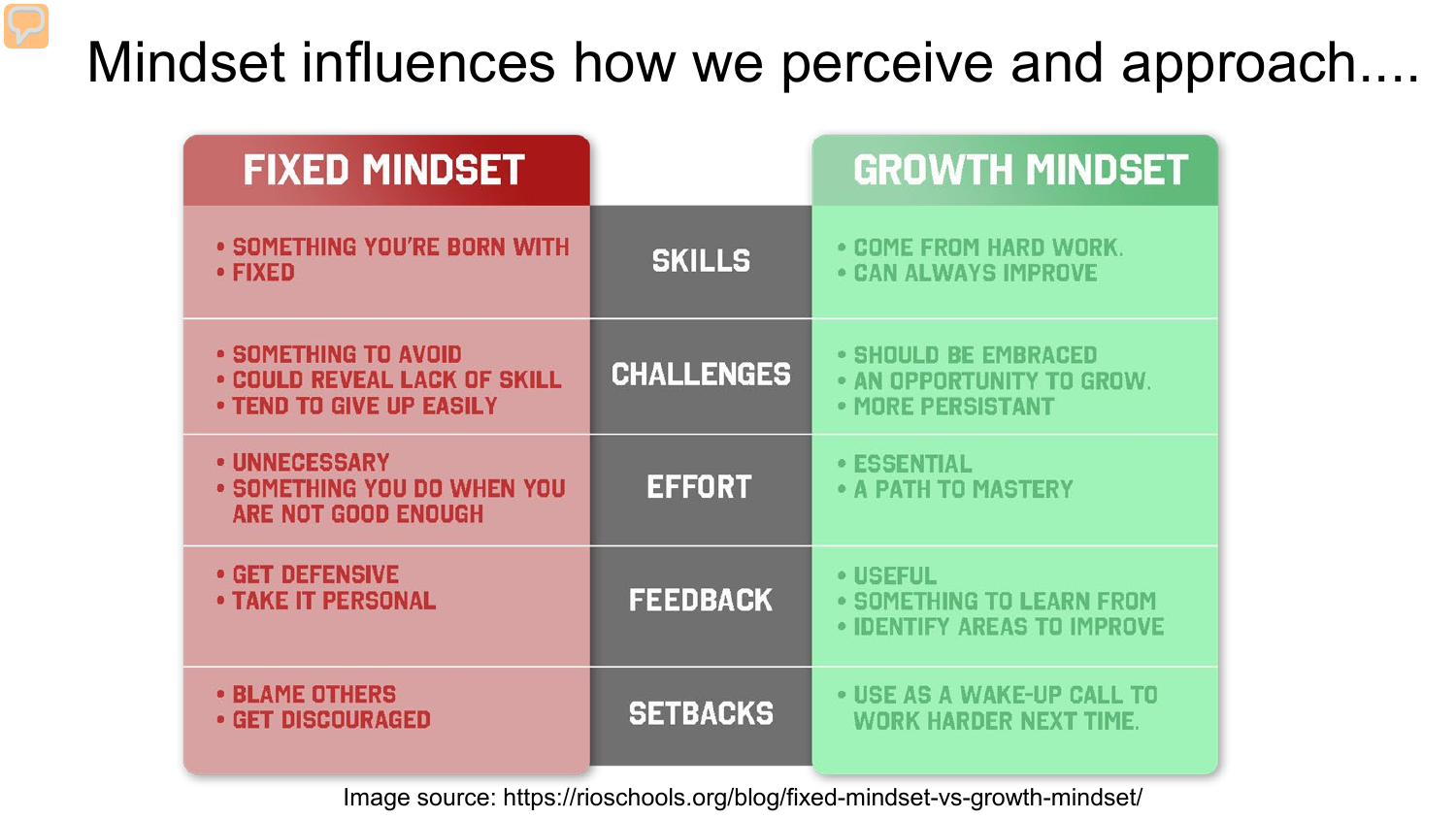#### Growth mindset is enhanced by....\*

**Grit:** intentional and repeated persistence when challenged

**Metacognition:** awareness, knowledge, and understanding of one's thinking

**Motivation:** internal state propelling us to engage in certain activities and learning processes



**Self-Regulation:** use of skills and strategies to manage emotions, behaviors, and cognitive processes while engaged in learning tasks

**Productive Failure:** purposeful opportunities for struggle during the learning process that is designed to deepen understanding

**\*Content credit: Dr. Laura Garofoli, Psychological Science**

Image source: https://www.pnw.edu/counseling/grit/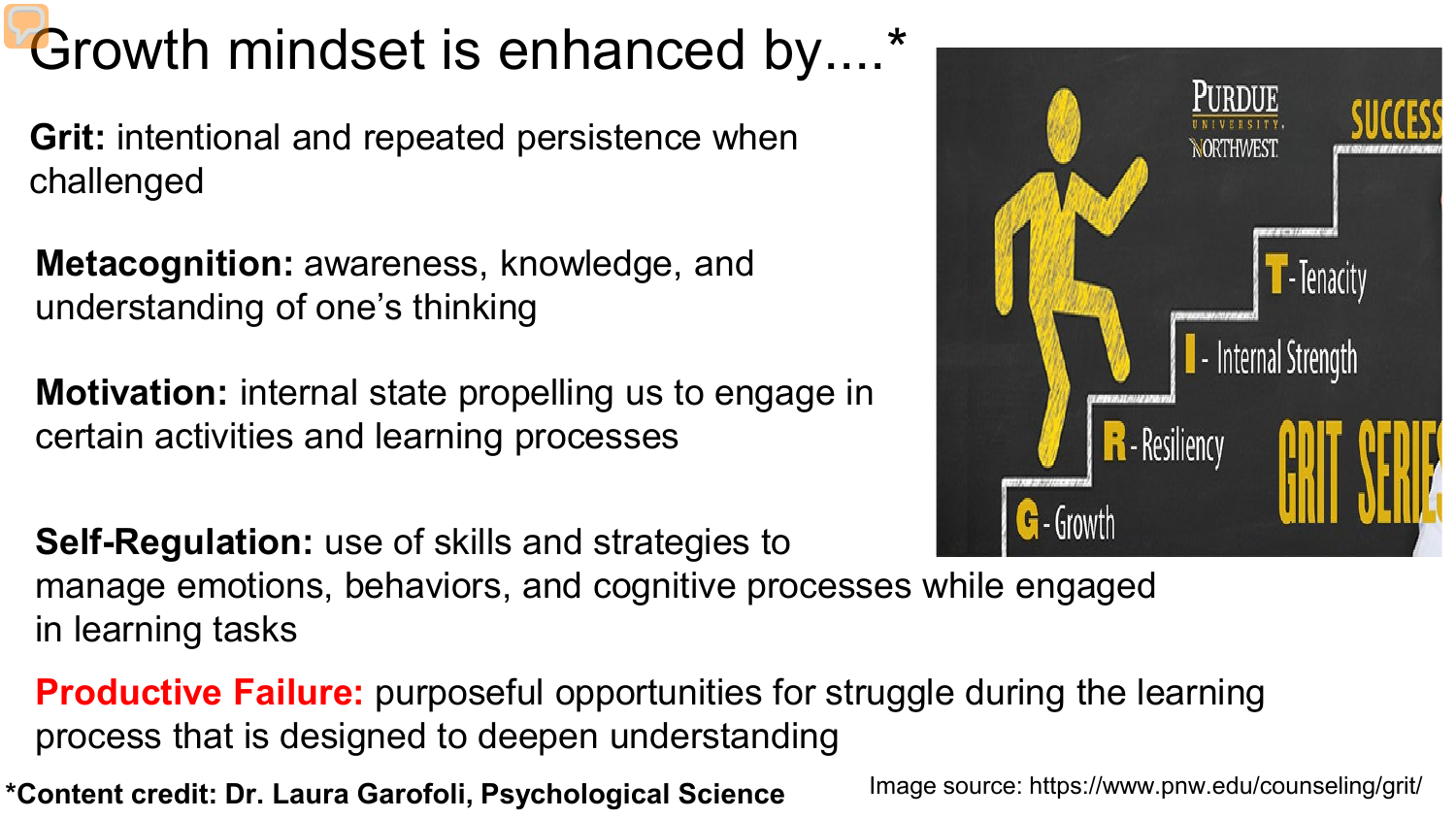#### Think–Pair–Share

- · Plainkining tiviculus all y 3 for 5h-are nutures in student for the enext 10a aswenstes the following questions.
- 1. What strategies do you have for helping struggling advisees?
- 2. How do you respond to advisees who focus on the difficulty of a class?
- 3. How do you help students develop strategies for success?
- 4. How do you advise the "whole" student?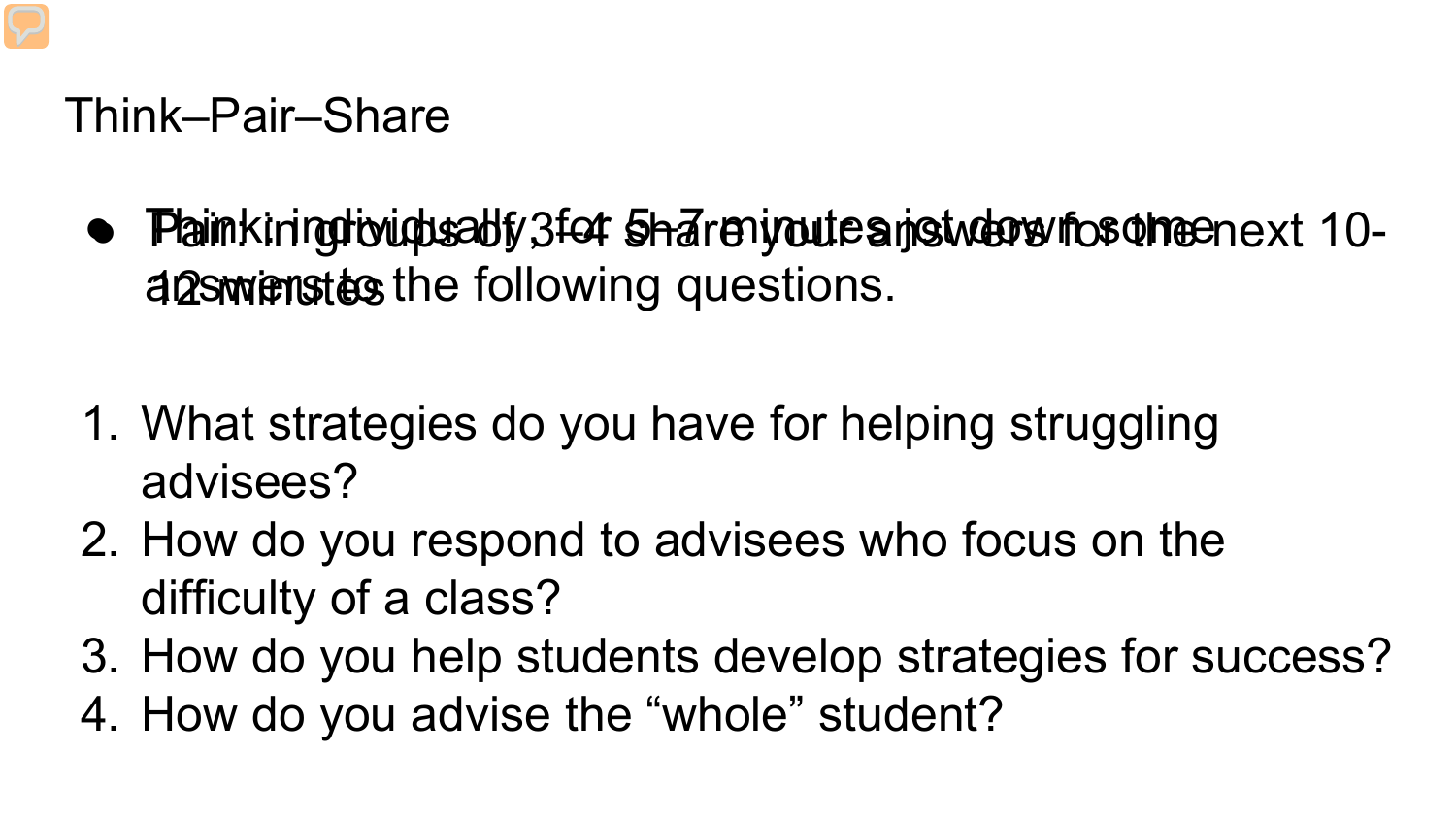#### Reality Check and Implementation

What are the challenges of implementing these approaches at Fitchburg State University?

How can we operationalize the best practices in advising in our unique setting?

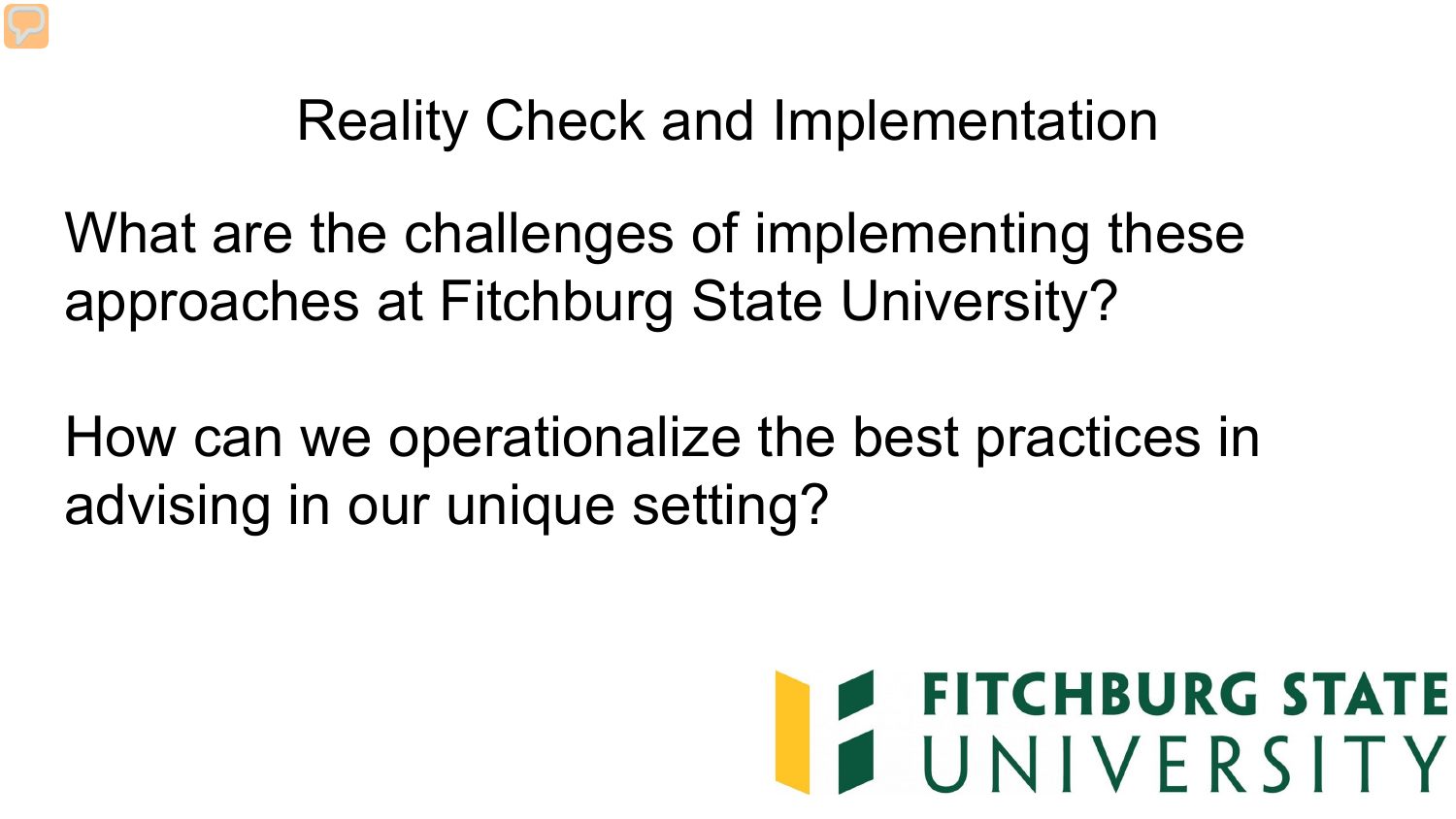## What strategies do you have for helping struggling advisees?



Image Source: https://business.gwu.edu/current-students/graduate/academic-advising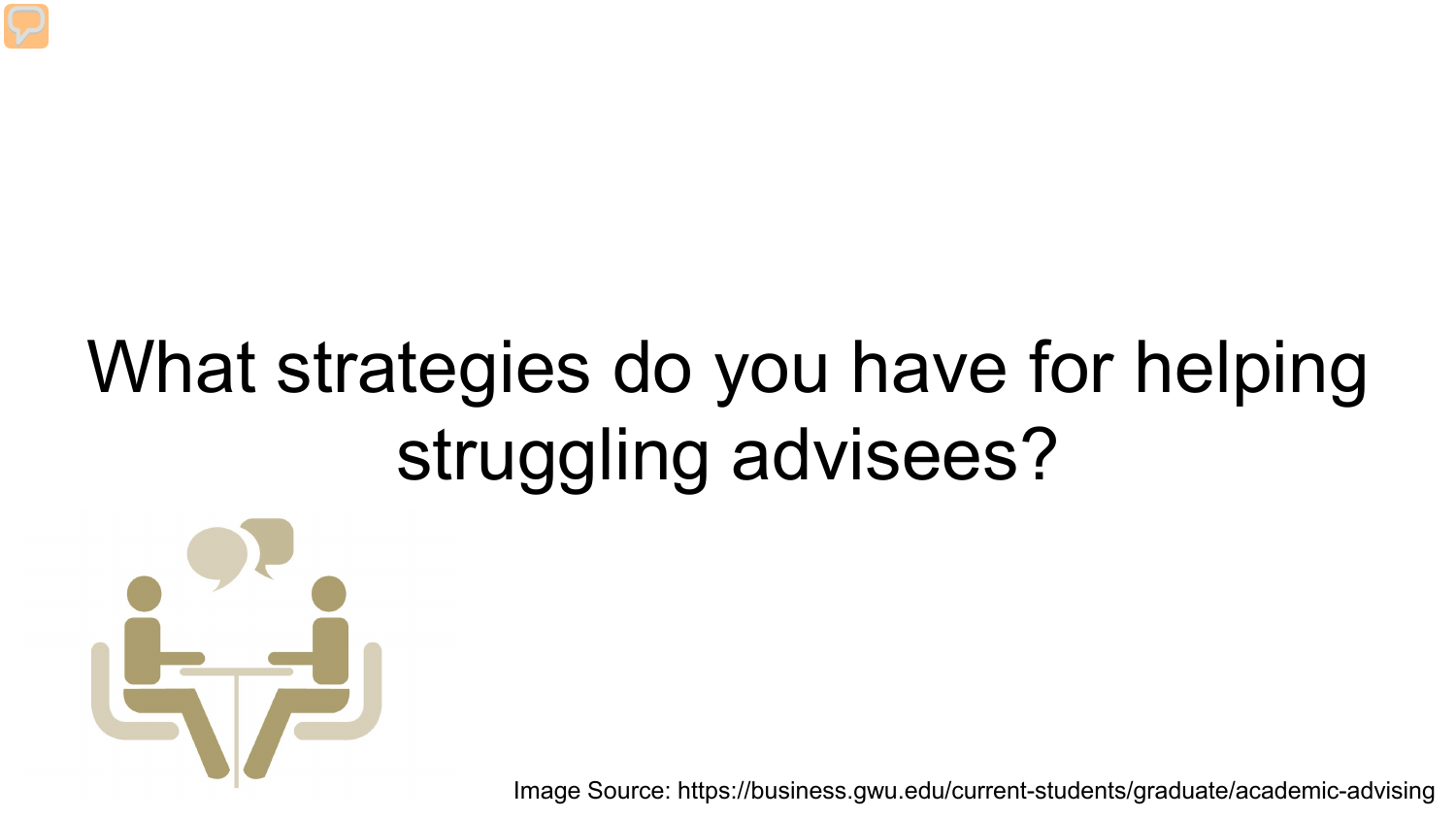## What strategies do you have for helping struggling advisees?

- When trying something again, encourage students to use a different strategy
- Focus on what can be done, rather than what cannot be done
- Collect and then share stories from students who have faced and overcome struggles
- When students feel like they don't belong or aren't good enough, remind them this is normal and these feelings will improve overtime
- Seeing that other students have struggled and succeeded can help shift mindset.



Image Source: https://business.gwu.edu/current-students/graduate/academic-advising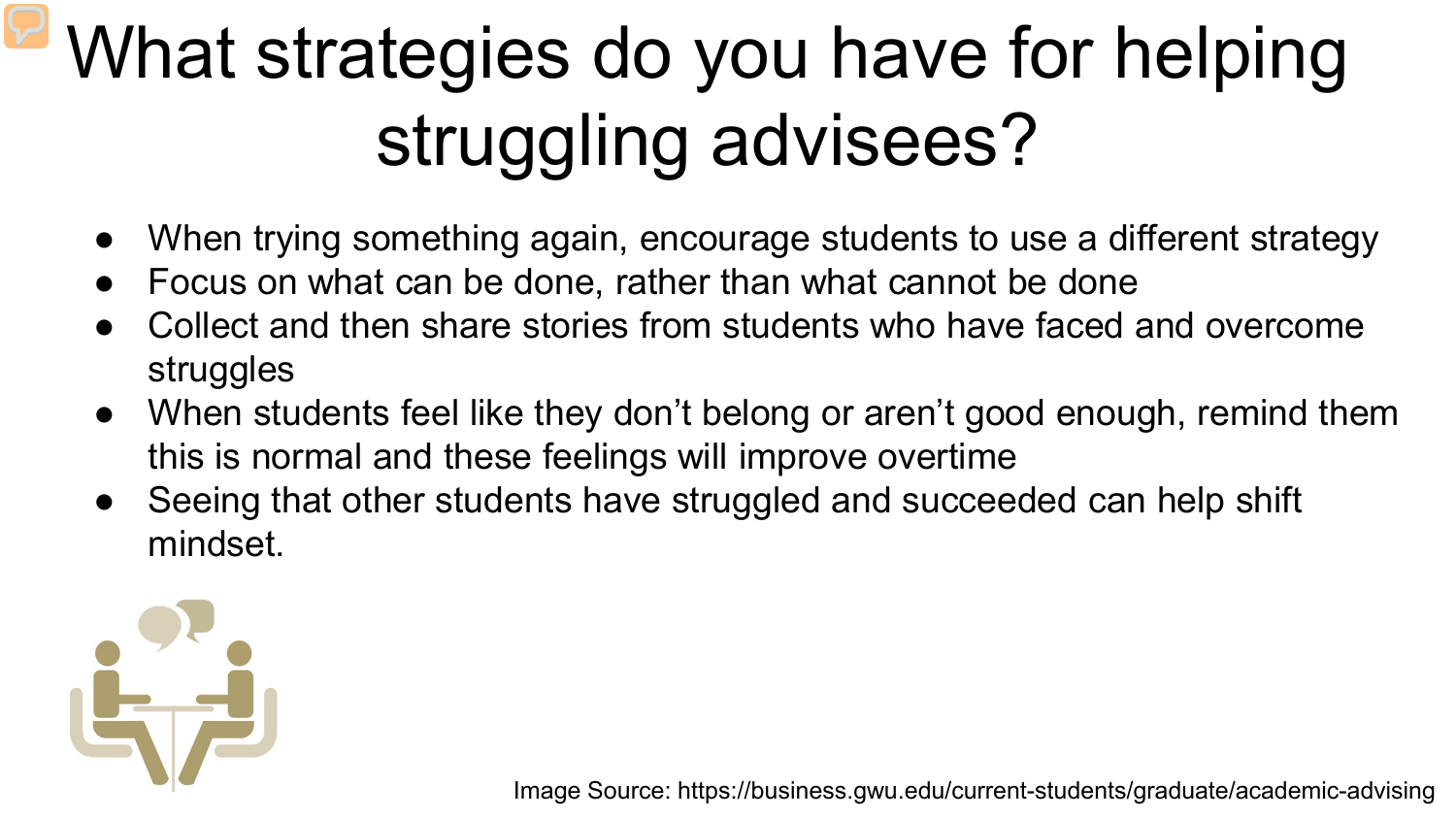

## How do you respond to advisees who focus on the difficulty of a class?

Image Source: https://ctl.byu.edu/tip/five-keys-helping-students-read-difficult-texts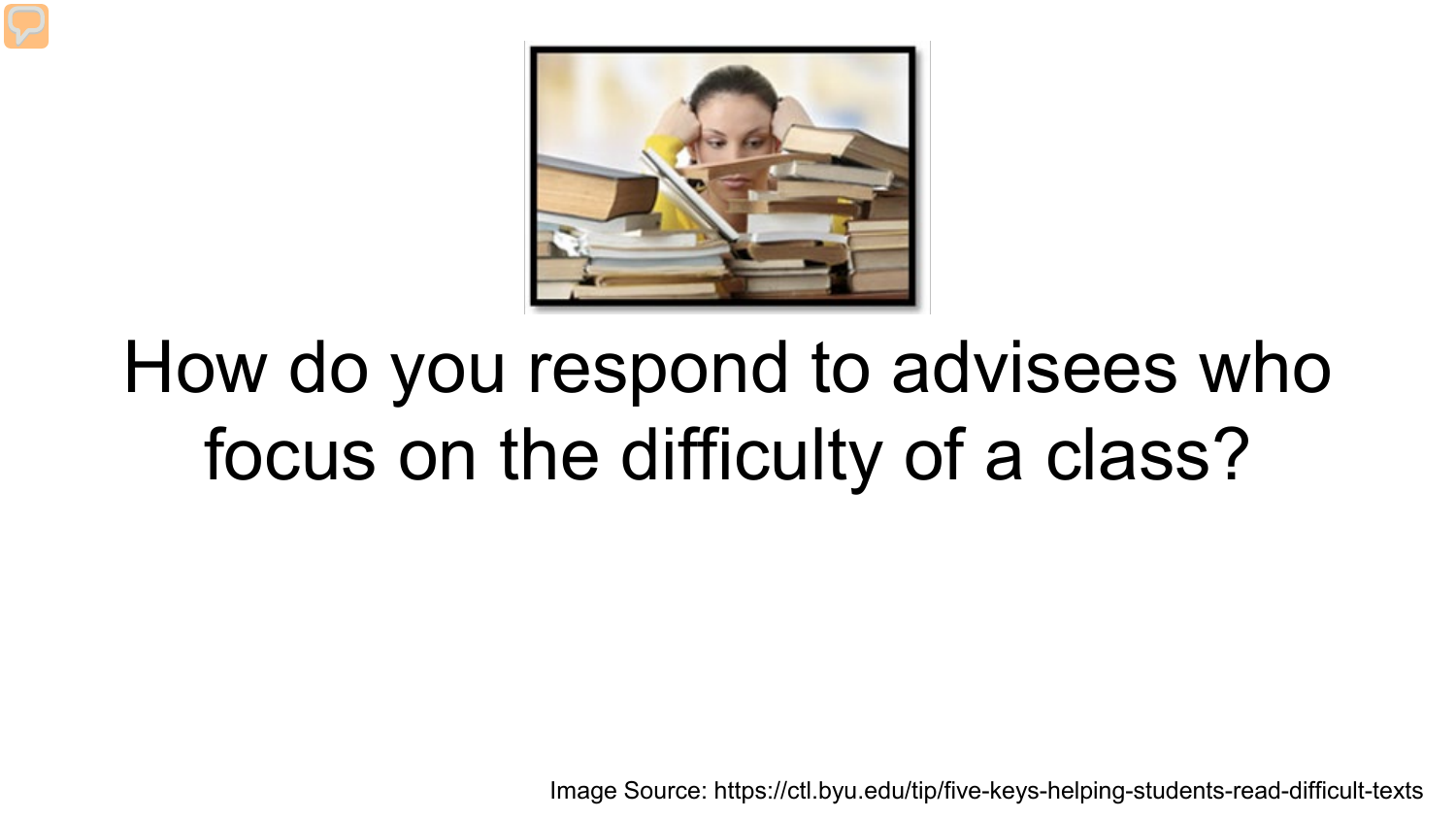## How do you respond to advisees who focus on the difficulty of a class?

- Explain how challenging courses can serve as the basis for learning, couching it in terms of mindset.
- Discuss why they are taking the course, highlighting connections to general education and major.

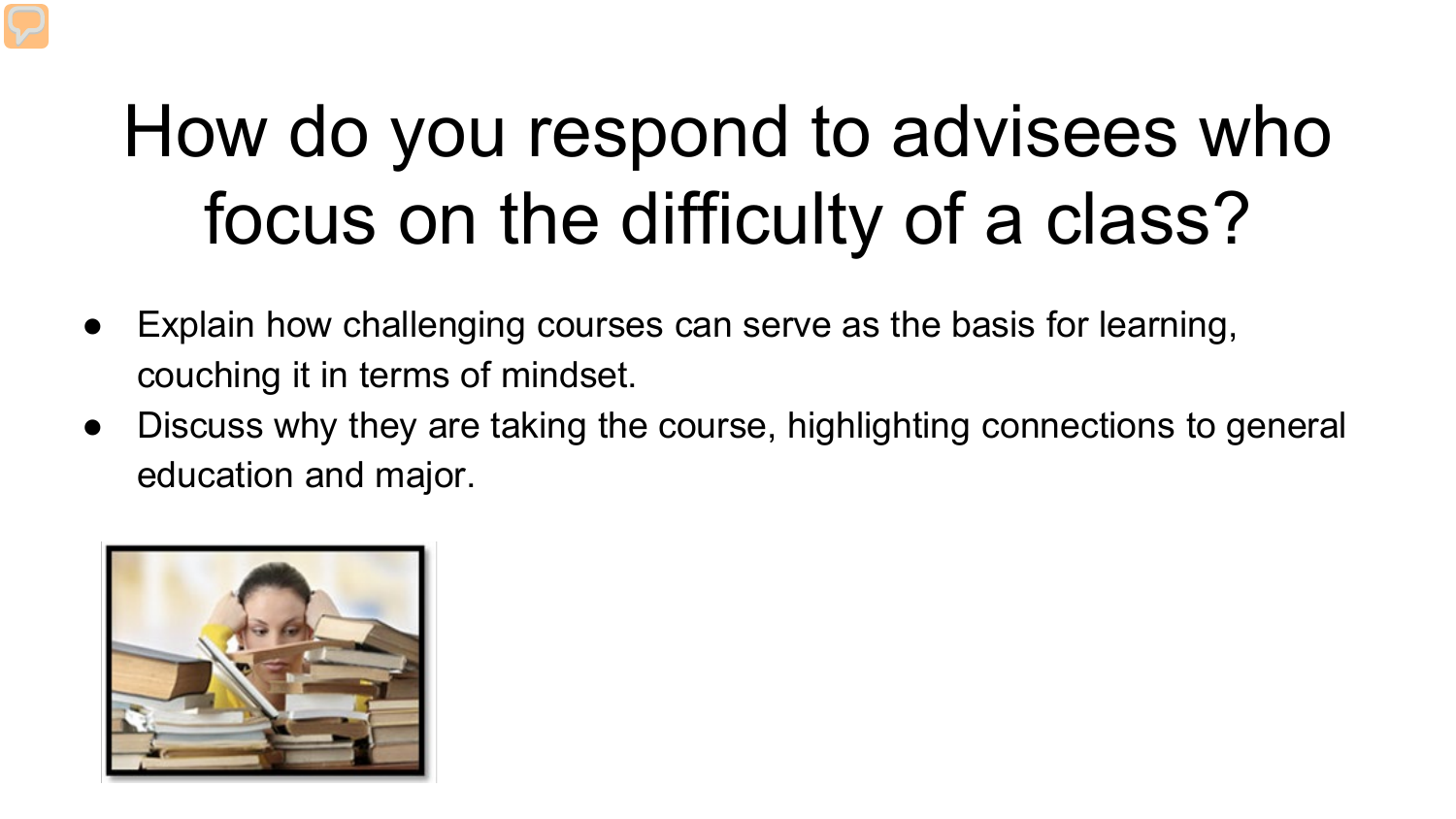## How do you help students develop strategies for success?

 $\overline{0}$ 

 $\mathbf S$ 

Image Source:

https://www.laboursolutions.com.au/blog/2014/06/21/ sticking-to-a-strategy-is-the-only-chance-of-success/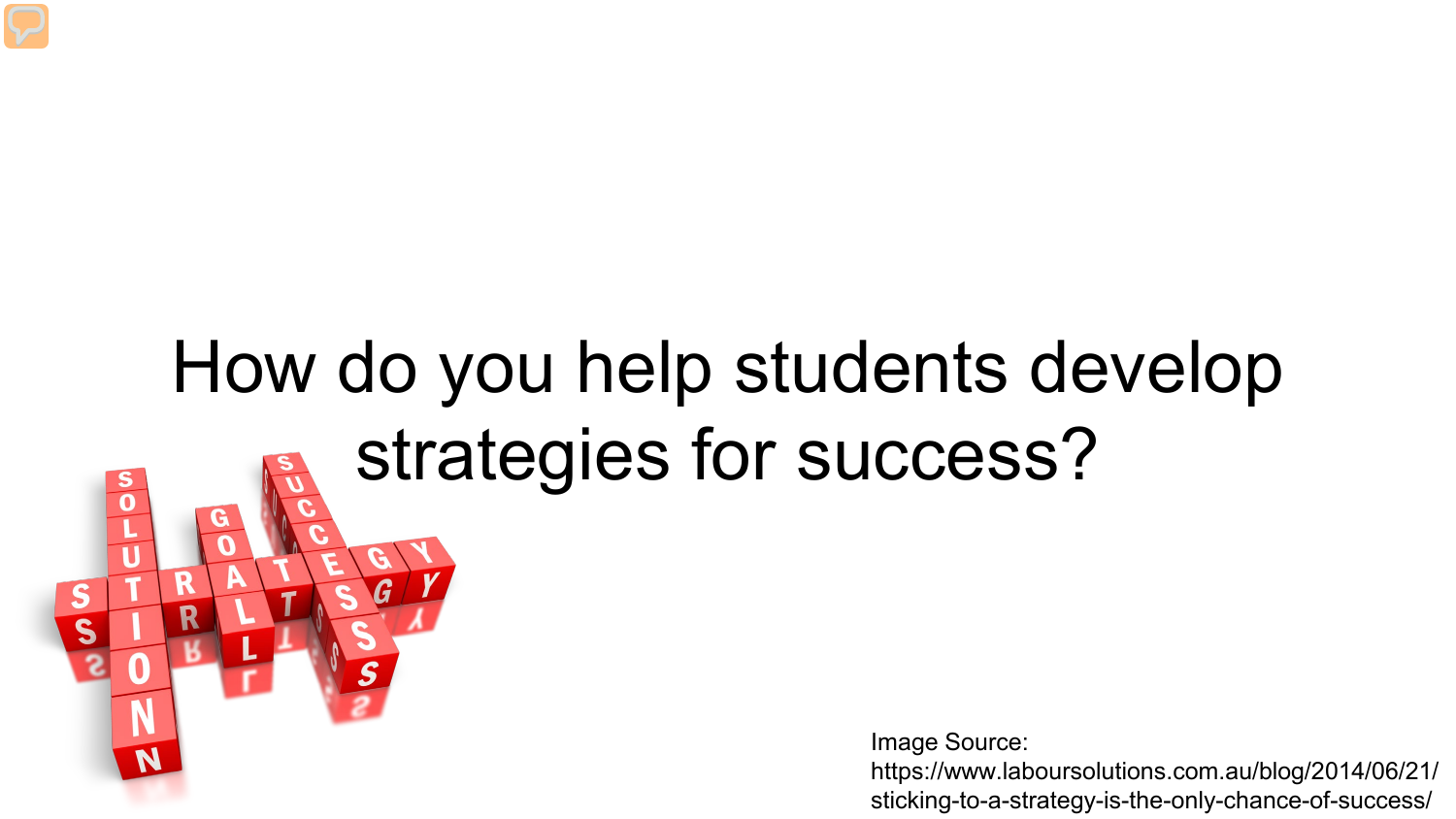## How do you help students develop strategies for success?

- Help students better develop their sense of purpose for their education.
- Encourage students to interact and foster mentoring relationships with other faculty members.
- Encourage students to jot down specific, concrete goals and break them into long- and short-term steps.

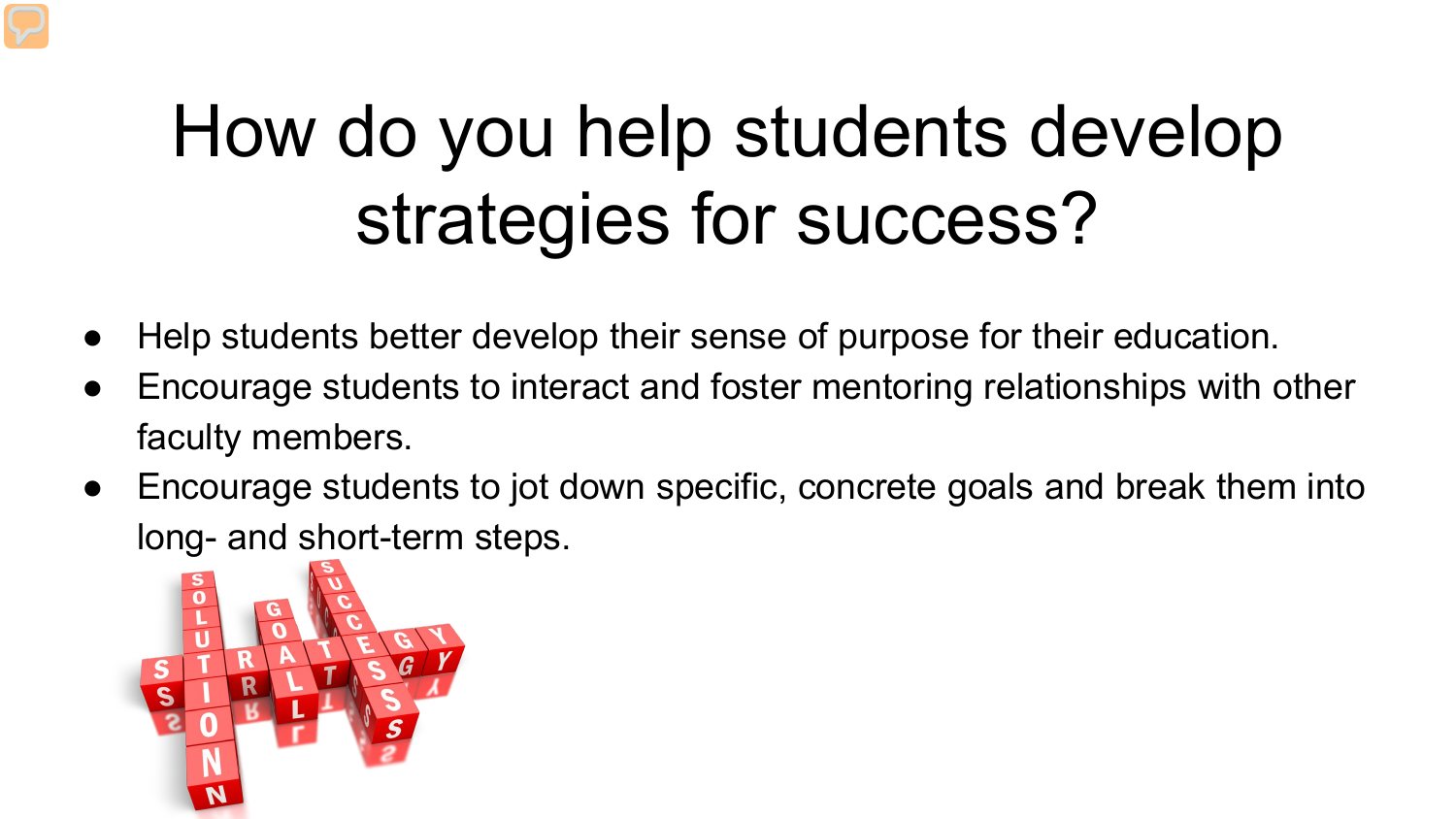

#### How do you advise the "whole" student?

Image Source: https://www.rd.com/advice/parenting/straight-a-students-secrets/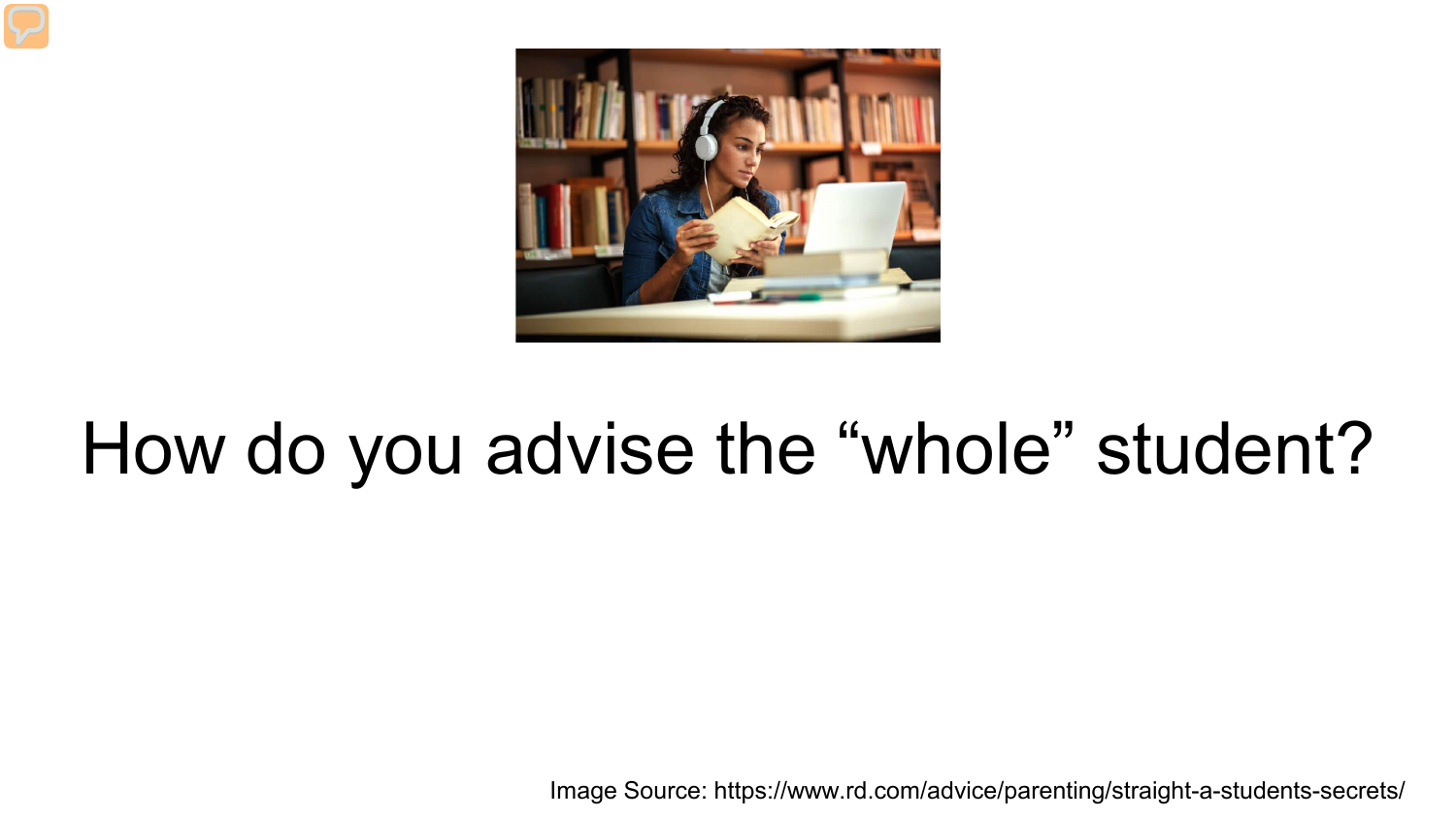## How do you advise the "whole" student?

- Develop an ethics of care related to one-on-one attention.
- Connect with lives of students outside of school by beginning meetings with asking about friends, family, and hobbies in order establish an emotional safety zone.
- It may be helpful to keep a binder or use SSC and jot down reminders about advisees after each meeting.